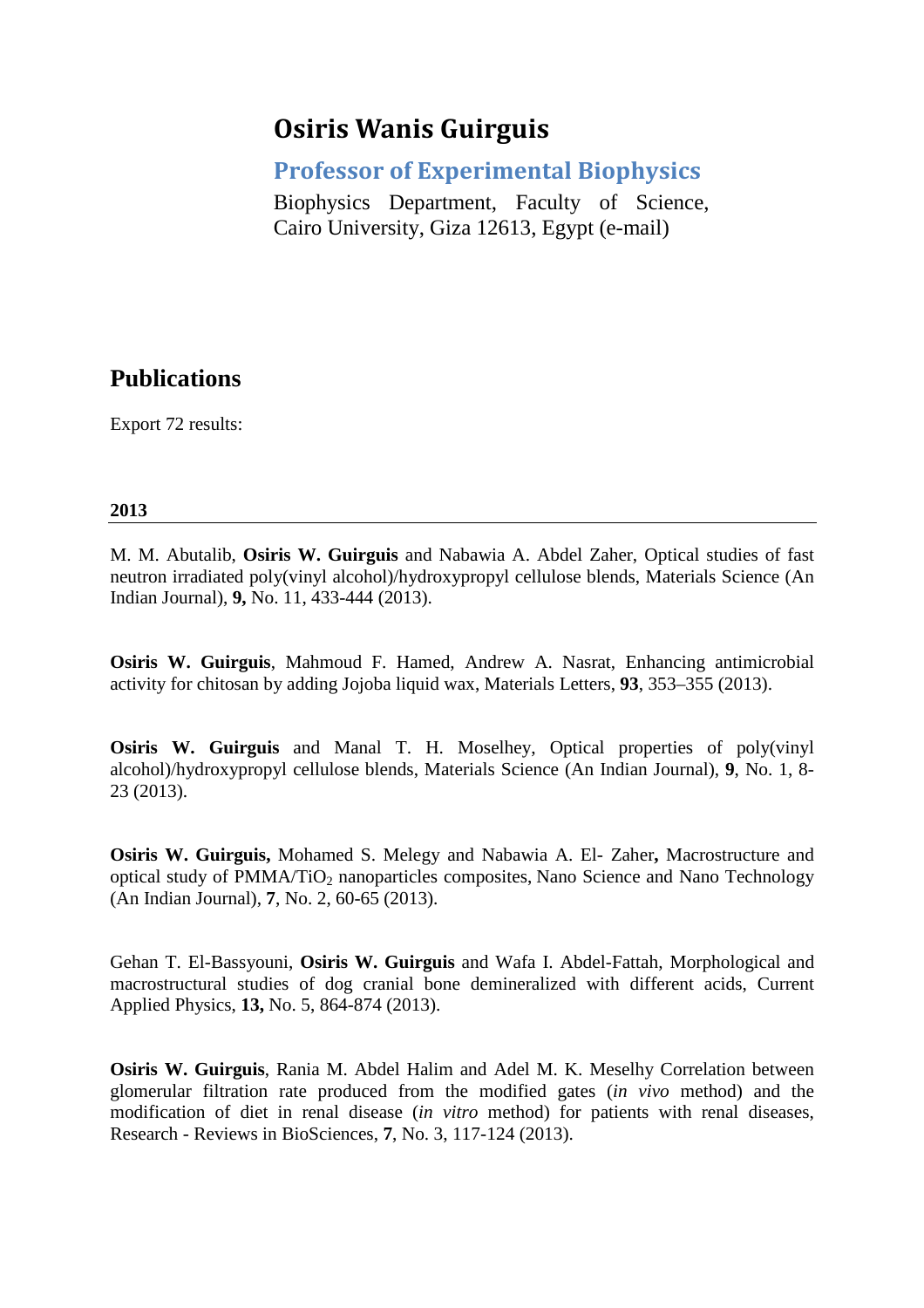**Osiris W. Guirguis**, Rania M. Abdel Halim and Adel M. K. Meselhy Evaluation of the glomerular filtration rate by using the modified gates method (in vivo Study) and the modification of diet in renal disease method (in vitro Study) for patients with renal diseases, Research - Reviews in BioSciences, In press (2013).

# **2012**

**Osiris W. Guirguis** and Manal T. H. Moselhey, Thermal and structural studies of poly(vinyl alcohol) and hydroxypropyl cellulose blends, Natural Science, **4**, No. 1, 57-67 (2012).

Nabawia A. Abdel Zaher and **Osiris W. Guirguis,** Optical studies of fast neutron irradiated composites of poly(vinyl alcohol) and bovine serum albumin, Materials Science (An Indian Journal) (MSAIJ), **8**, No. 9, 370-382 (2012).

A.A.M. Farag, **W.G. Osiris** and A.H. Ammar, Enhancement of photovoltaic characteristics of nanocrystalline 2, 3 naphthalocyanine thin film-based organic devices, Applied Service Science, **259**, 600–609 (2012).

**Osiris W. Guirguis**, Wedad A. Alharbi and Jamila H. Alzahrani, Physical study of poly(methyl methacrylate)/rare earth composite luminescent materials, Materials Science (An Indian Journal), **8,** No. 11, 423-433 (2012).

Ghada E. El-Falaky, **Osiris W. Guirguis** and Nadia S. Abd El-Aal A.C. conductivity and relaxation dynamics in zinc–borate glasses, Progress in Natural Science: Materials International, **22**, No. 2, 86–93 (2012).

Ghada E. El-Falaky and **Osiris W. Guirguis** Effect of zinc on the physical properties of borateglasses, Journal of Non-Crystalline Solids, **358**, 1746–1752 (2012).

#### **2011**

**Osiris W. Guirguis** and Manal T. H. Moselhey, Optical study of poly(vinyl alcohol)/hydroxypropyl methylcellulose blends, J. Mater. Sci. **46**, 5775–5789 (2011).

Dalia L. Hawary, Mohamed A. Motaleb, Hamed Farag, **Osiris W. Guirguis** and Maher Z. Elsabeed, Lactosaminated N-succinyl-chitosan as a liver-targeted carrier of  $\frac{99 \text{m}}{2}$ Tc in vivo for nuclear imaging and biodistribution, J. Label. Compd. Radiopharm. **54,** 664–670 (2011).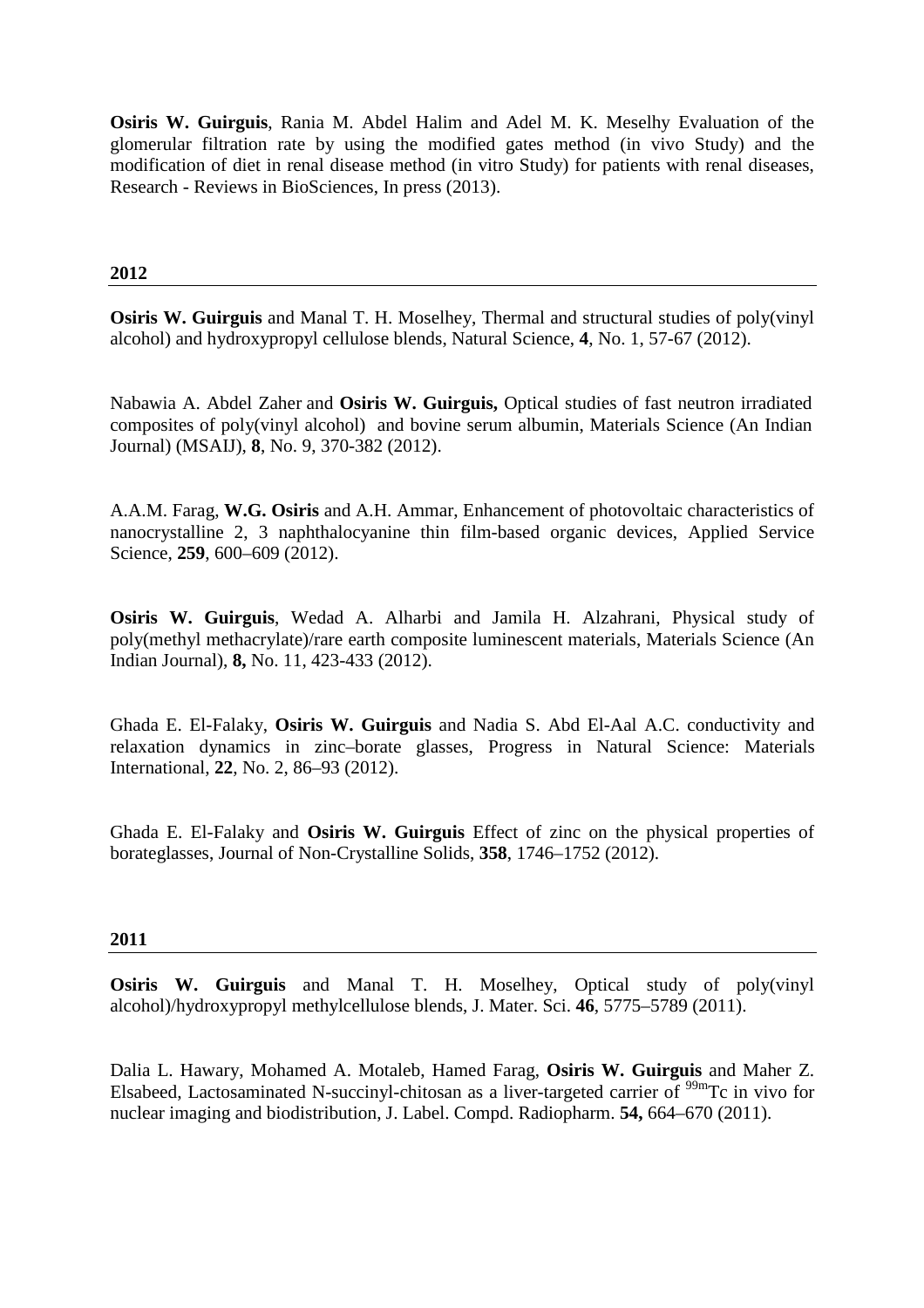Dalia L. Hawary, Mohamed A. Motaleb, Hamed Farag, **Osiris W. Guirguis** and Maher Z. Elsabee, Water-soluble derivatives of chitosan as a target delivery system of  $\frac{99 \text{m}}{2}$  to some organs in vivo for nuclear imaging and biodistribution, J. Radioanal. Nucl. Chem. **290**, 557– 567 (2011).

A.A.M. Farag, **W.G. Osiris** and E.A.A. El-Shazly, Structural and optical characterizations of pyronine B thin films and its photovoltaic applications, Journal of Alloys and Compounds, **509,** 6467–6475 (2011).

A.A.M. Farag, **W.G. Osiris** and I.S. Yahia, Photovoltaic performance analysis of organic device based on PTCDA/n-Si heterojunction, Synthetic Metals, **161,** 1805– 1812 (2011).

**W.G. Osiris**, A.A.M. Farag and I.S. Yahia, Extraction of the device parameters of Al/P3OT/ITO organic Schottky diode using J-V and C-V characteristics, Synthetic Metals, **161**, 1079–1087 (2011).

# **2009**

M.S. Gaafar, N.S. Abd El-Aal, **O.W. Gerges** and G. El-Amir Elastic properties and structural studies on some zinc-borate glasses derived from ultrasonic, FT-IR and X-ray techniques, Journals of Alloys and Compounds, **475**, 535–542 (2009).

#### **2005**

N.A. El-Zaher and **W.G. Osiris**, Thermal and structural properties of poly(vinyl alcohol) doped with hydroxypropyl cellulose, J. Appl. Polym. Sci. **96**, 1914-1923 (2005).

#### **2003**

N.G. Abd El-Ghany, **W.G. Osiris**, M. Naoum and S.A. Gaafar, Optical properties study of paraloid B72 as a biomaterial doped with liquid crystals, Egypt. J. Biophys. (EJB) (ISSN 1110-6565), **9**, No. 2, 103-131 (2003).

N.G. Abd El-Ghany, **W.G. Osiris**, M. Naoum and S.A. Gaafar, Study of the physical properties of paraloid B72 as a biopolymer doped with liquid crystals, Egypt. J. Biophys. (EJB) (ISSN 1110-6565), **9**, No. 2, 187-210 (2003).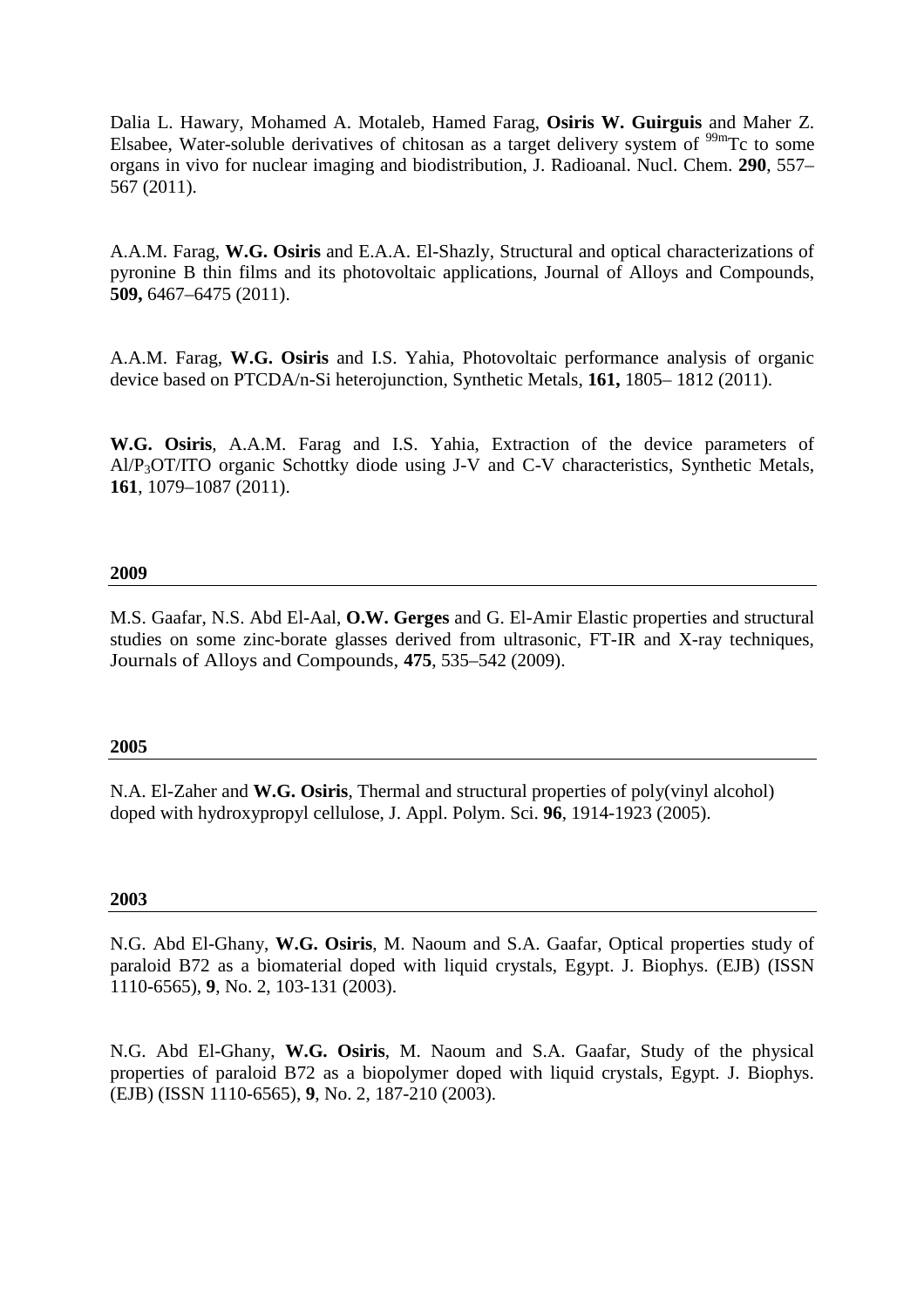G.T. El-Bassyouni, **W.G. Osiris** and W.I. Abdel-Fattah, Dielectric, optical and morphjological studies of demineralized camel femur bone, Egypt. J. Biophys. (EJB) (ISSN 1110-6565), **9**, No. 2, 145-2164 (2003).

# **2000**

**W.G. Osiris**, Optical, mechanical and electrical studies of pure and albumin-doped polyvinyl alcohol, Egypt. J. Biophys. (EJB) (ISSN 1110-6565), **6**, No. 1, 39-52 (2000).

Wafa I. Abdel-Fattah, **W.G. Osiris**, R. Abd-Ellah and A.S. Riad, Aesthetic parameters/crystallite size and residual microstrain relations in  $Li<sub>2</sub>O-Al<sub>2</sub>O<sub>3</sub>-SiO<sub>2</sub>$  ceramic system,Silicates Industriels, **65**, Nos. 7-8, 75-80 (2000).

F.M. El-Refaei, S.S. Mahmoud and **W.G. Osiris**, Effect of Radioprotector thiola on complications raised from eye treatment with beta particles (Experimental study), Proceeding of the Annual Scientific Meeting of Ophthalmological Society of Egypt, Egypt, March (2000).

**W.G. Osiris**, Interaction of low frequency electromagnetic fields with biological matter, **Review Article**, Submitted to the Scientific Committee for Promotion for Professor Degree in Physics (2000).

#### **1999**

**W.G. Osiris**, S.A. Gaafar, S.I. Mohamed and A.A. Elsayed, Induced changes in the dielectric properties of pure and albumin-doped poly(vinyl alcohol) films due to irradiation with fast neutrons, Egypt. J. Biophys. (EJB) (ISSN 1110-6565), **5**, No. 1, 283-302 (1999).

S.A. Gaafar, **W.G. Osiris**, S.I. Mohamed and A.A. Elsayed, Optical properties study of pure and albumin-doped poly(vinyl alcohol) films irradiated with fast neutrons as a bioequivalent material, Egypt. J. Biophys. (EJB) (ISSN 1110-6565), **5**, No. 1, 303-318 (1999).

#### **1998**

**W.G. Osiris**, Structural changes of cotton seeds due to fast neutrons irradiation, Egypt. J. Phys. **29**, No. 2, 183-192 (1998).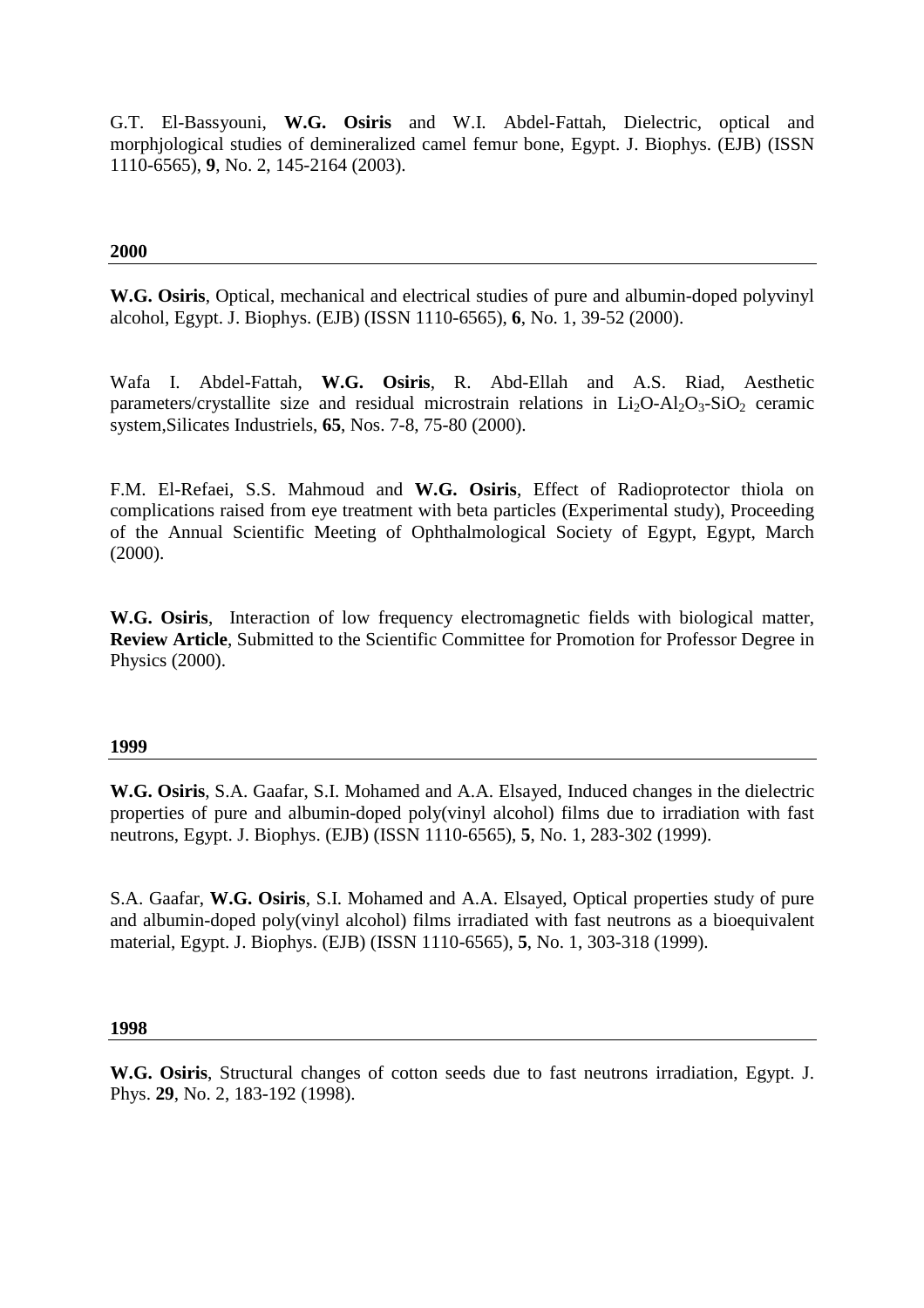M.A. Fadel, **W.G. Osiris**, K.S. Abou El-Ela, A.M.A. Mostafa and A.M. Hussein, Effect of extremely low frequency electric field (ELFEF) on rat's heart, Egypt. J. Biophys. (EJB) (ISSN 1110-6565), **4**, No. 2, 103-112 (1998).

M. Zickri, **W.G. Osiris** and N. El-Kes, Histo – bio – physico chemical study on the liver of mice exposed to a static magnetic field, Kasr El-Aini Medical Journal, **4**, No. 1, 467-484 (1998).

A.M. El-Gindi, **W.G. Osiris** and N. El-Kes, The effect of He-Ne laser beam on the metabolic activity in eggs of *Schistocerca gregaria* **(L)**, J. Egypt. Ger. Soc. Zool. **30(E)**, Entomology, 271-279 (1999).

# **1997**

N.A. El-Zaher and **W.G. Osiris**, Changes in some optical properties of poly(vinyl chloride) as a result of gamma irradiation, Radiation Effects and Defects in Solids, **143**, 85-94 (1997).

**W.G. Osiris** and Amal B. Amera, Effect of gamma doses on the color parameters and hardness of polystyrene, Egypt. J. Biophys. (EJB) (ISSN 1110-6565), **3**, No. 1, 1-12 (1997).

**W.G. Osiris**, N.A. El-Zaher and F.M. Tera, Study of the environmental effect on the mechanical properties and infrared analysis of some fabrics, Egypt. J. Biophys. (EJB) (ISSN 1110-6565), **3**, No. 1, 71-80 (1997).

Wafa I. Abdel-Fattah, S. El-Defrawi, A.S. Riad and **W.G. Osiris**, Surface and interface characteristics of glazed wall tiles in relation to pinholes in double firing tiles, Silicates Industriels, **62**, Nos. 11-12, 217-223 (1997).

A. El-Shabini, Wafa I. Abdel-Fattah, Z. Mohsen and **W.G. Osiris**, Bone and tricalcium phosphate bioceramic response to low levels fast neutron irradiation, Radiation Effects and Defects in Solids, **140**, 385-394 (1997).

**1996** 

S.K. Youssef, **W.G. Osiris** and A.M. Hashad, Radiation induced effects on the physical properties of bioequivalent membrane cellulose acetate, Radiat. Phys. Chem. **47**, No. 2, 321- 325 (1996).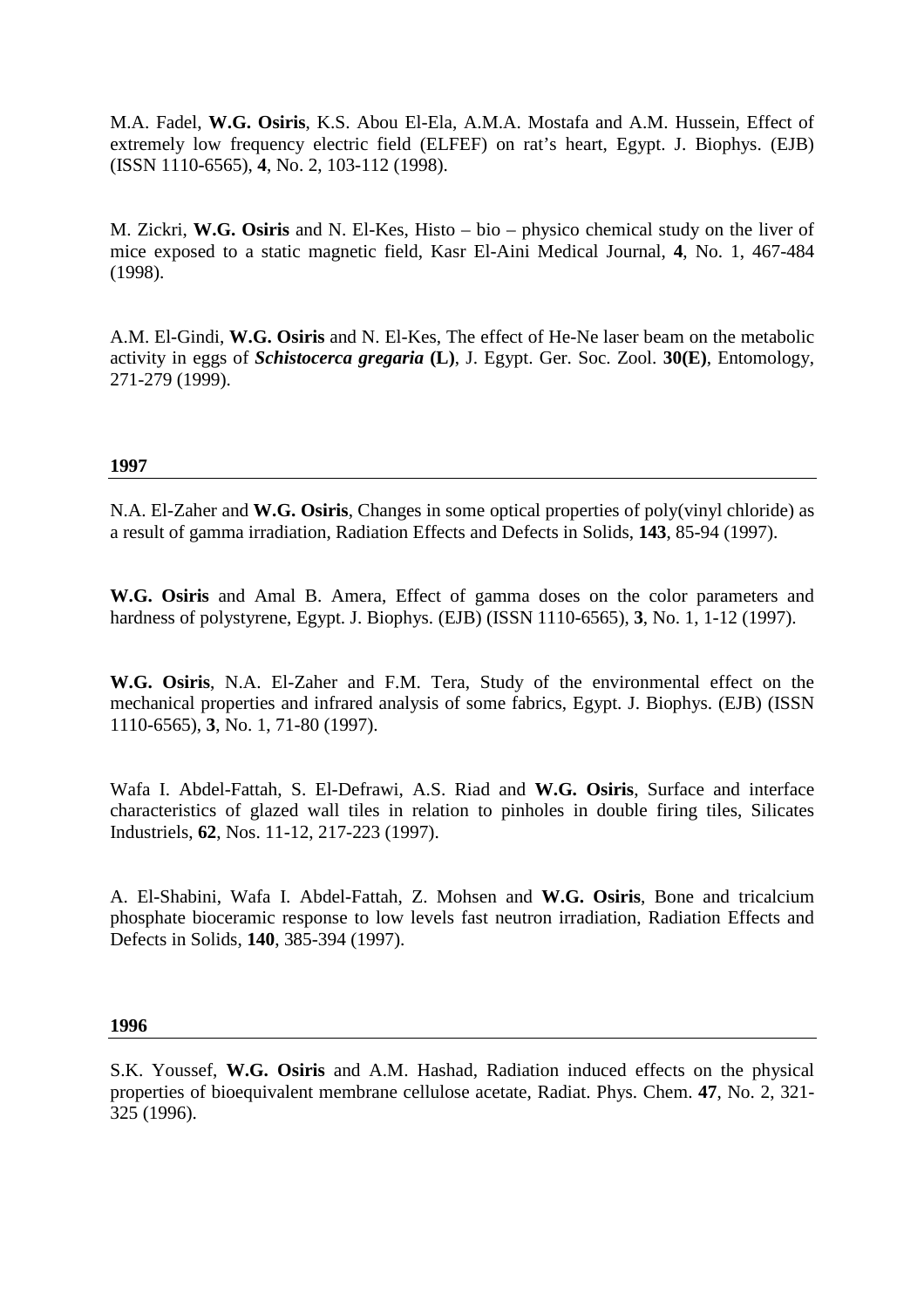W.H. Osman and **W.G. Osiris**, Changes in the optical properties of low density polyethylene due to gamma radiation, Egypt. J. Biophys. (EJB) (ISSN 1110-6565), **2**, No. 1, 25-35 (1996).

A. Abd El-Meguid and **W.G. Osiris**, Induced changes on ionic contents, macrostructure as well as on the external surface of eggs on *Schistocerca gregaria* due to exposure to  $CO<sub>2</sub>$  gas laser beam, J. Egypt. Ger. Soc. Zool. **21(E)**, Entomology, 325-336 (1996).

A.M. El-Gindi, **W.G. Osiris**, N. El-Kes and A. Abd El-Meguid, Changes in the ionic and protein contents of adult *Schistocerca gregaria* compound eyes due to He-Ne laser exposure, Arab J. of Nucl. Sci. and Appl. **29**, No. 2, 69-78 (1996).

M. Abd El-Meguid, A.M. El-Gindi, **W.G. Osiris** and N. El-Kes, Histological study of the effect of He-Ne laser beam on the compound eyes of the locust *Schistocerca gregaria Forsk*  **(Orthoptera-Acridiidae)**, Arab J. of Nucl. Sci. and Appl. **29**, No. 4, 163-176 (1996).

# **1995**

S. El-Dafrawi, Wafa I. Abdel-Fattah, A.S. Riad, R. Abd-Ellah and **W.G. Osiris**, Surface and interface characteristics of glazed wall tiles in relation to pinholes in monoporosa tiles, Silicates Industriels, **60**, Nos. 5-6, 151-157 (1995).

Wafa I. Abdel-Fattah, **W.G. Osiris**, A.A. El-Sayed and M.A. Fadel, Radiation effects on the structural parameters of Li-aluminate ceramics, Interceram. (International Ceramic Review), **44**, No. 3, 162-168 (1995).

#### **1994**

**W.G. Osiris**, A.S. Riad, E.M. El-Mashak and W.A. Khalil, Dark and photoelectric measurements dependence of poly(methyl methacrylate) on fast neutron irradiation, Proc. of Math. and Phys. Egypt. Soc., No. 69, 23-32 (1994).

 E.H. Abd-El-Kader, S.A. Gaafar, **W.G. Osiris**, E.M. El-Mashak and M.S. Rizk, Study of the effect of fission neutrons on some physical properties of polycarbonate, Proc. of Math. and Phys. Egypt. Soc., No. 69, 71-81 (1994).

**W.G. Osiris** and Wafa I. Abdel-Fattah, Annihilation of fast neutron defects in Li-β-alumina ceramic, Radiation Effects and Defects in Solids, **128**, 307-314 (1994).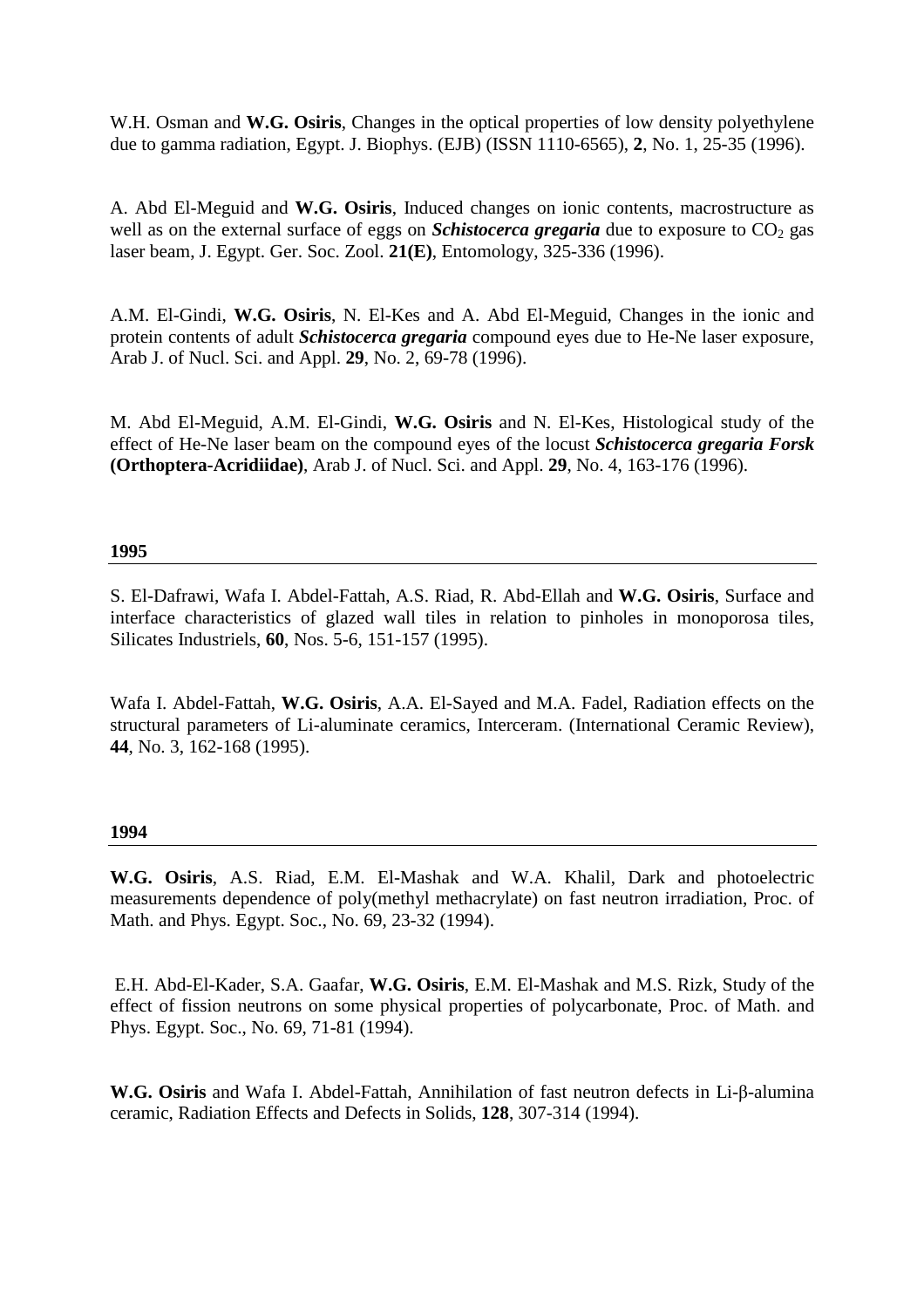B.A. Henaish, A.M. El-Agrami, Wafa I. Abdel-Fattah and **W.G. Osiris**, Characteristic thermoluminescence of gamma-irradiated alumina ceramics doped with some alkali metals, Radiat. Phys. Chem. **44**, Nos. 1-2, 73-77 (1994).

 Wafa I. Abdel-Fattah, **W.G. Osiris**, Shamael S. Mohamed and M.R. Khalil, Reconstruction of resected mandibles using hydroxyapatite veterinary bone graft, Biomaterials, **15**, No. 8, 609-614 (1994).

S. El-Defrawi, Wafa I. Abdel-Fattah, S. Darwish and **W.G. Osiris**, Translucency - crystallite size – thermal expansion relations in zircon opacified glazes, Proceeding of the II. International Ceramics Congress, Vol. 1, Traditional Ceramics, Turkish Ceramic Society, Levent/Istanbul-Turkey, 24-28 October (1994), pp. 196-205.

# **1993**

**W.G. Osiris**, Gamma and slow neutron effects on polystyrene as a biomaterial, Journal of the Faculty of Education, No. 18, 297-311 (1993).

Wafa I. Abdel-Fattah, **W.G. Osiris** and A.A. El-Shabini, Effect of techniques of fast neutron irradiation on the infrared spectra of bone china whiteware, Proceeding of the THIRD EURO-CERAMICS, V. 3, Edited by P. Duran and J.F. Fernandez, @ Faenza Editrice Iberica S.L., Printed in Madrid, Spain, 13-17 September (1993), pp. 131-136.

Wafa I. Abdel-Fattah, **W.G. Osiris**, A.A. El-Sayed and M.A. Fadel, Dielectric properties of Li-aluminates for ceramic breeder materials, Materials Characterization, **30**, 127-135 (1993).

Wafa I. Abdel-Fattah, **W.G. Osiris**, A.A. El-Sayed and M.A. Fadel, The effect of neutron irradiation on the electrical properties of Li-aluminate ceramics, Radiat. Phys. Chem. **41**, No. 3, 437-441 (1993).

S.A. Gaafar and **W.G. Osiris**, In vitro study on the effect of low level fast neutrons on cow hemoglobin, Egyptian Journal of Medical Engineering, **9**, 73-83 (1993).

W.G. Osiris, CO<sub>2</sub> laser effects on the structure of gall bladder stones, Egyptian Journal of Biomedical Engineering, **9**, 107-117 (1993).

**1992**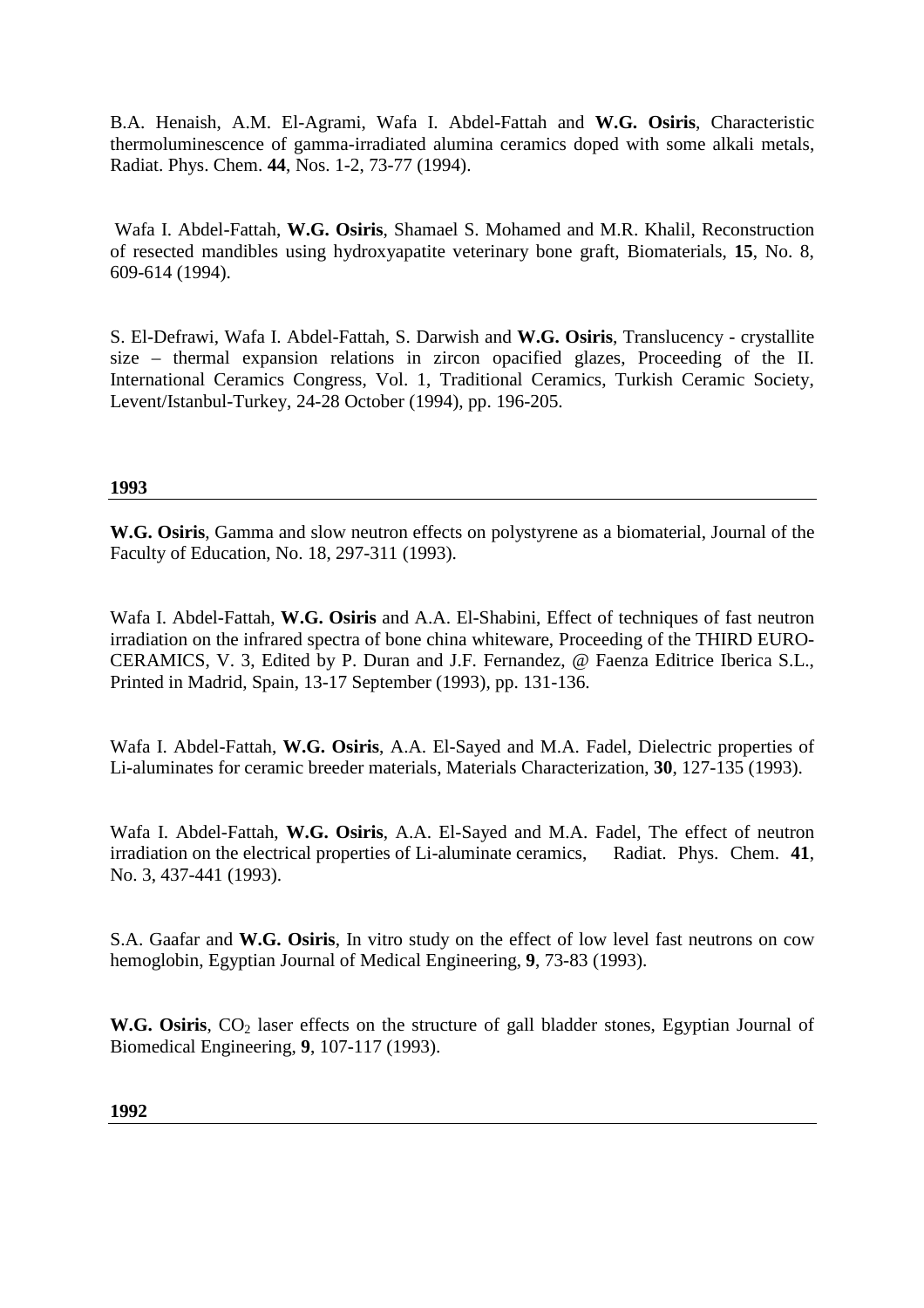Wafa I. Abdel-Fattah, **W.G. Osiris** and R. Abd-Ellah, In vitro structural variations of synthetic and bovine hydroxyapatite with fast neutron irradiation, Arab Journal of Applied Physics and Education, **3**, 203-212 (1992).

# **1990**

W.A. Khalil and **W.G. Osiris**, Changes in the structure of biomedical poly(methyl methacrylate) due to low level fast neutron irradiations, Arab Journal of Applied Physics and Education, **1**, 355-363 (1990).

A.M. Hashad, M.A. Adawi, Z.M. Badawy and **W.G. Osiris**, Radiation effects on the optical transmission of poly(vinyl alcohol) containing different concentrations of  $Cu(CH_3COO)_2$ , Arab Journal of Applied Physics and Education, **1**, 405-419 (1990).

E.M. El-Mashak, **W.G. Osiris** and E.A. El-Bendary, Effects of 200 kHz electromagnetic fields in the environment of hemoglobin, Proceeding of the Regional Symposium on Environmental Studies (UNARC), Alexandria, Egypt, 15-17 May (1990), pp. 230-245.

F.M. Tera, K.E. Shady, H. Higazy and **W.G. Osiris**, Changes in the optical properties of row cotton produced by fast neutron and γ-irradiation of the seeds, Proceeding of the Third Conference on Optical Spectroscopy, Laser and their Applications, National Research Centre, Cairo, Egypt, 15-18 October (1990), pp. 171-175.

**W.G. Osiris**, F.A. Moktader, K.E. Shady, S. Hammad, M.A.H. Shokry and F.M. Tera, Changes of some physical properties of row cotton produced by gamma- and fast neutronirradiated seeds, Proceeding of the Third Conference on Optical Spectroscopy, Laser and their Applications, National Research Centre, Cairo, Egypt, 15-18 October (1990), pp. 177-187.

#### **1989**

S.K. Youssef, A.M. Hashad, **W.G. Osiris** and M.A. Adawi, Induced effects of γ-rays and fast neutrons on the DC electric resistivity of polyethylene for high level dosimetry, Polymer Degradation and Stability, **24**, 7-15 (1989).

A.A. El-Shabini and **W.G. Osiris**, Young's modulus of natural compact bone and PMMA as a biopolymer, Proceeding of the First International Conference on Low Cost Experiments in Biophysics, Cairo University, Egypt, 18-20 December (1989), pp. 231-232.